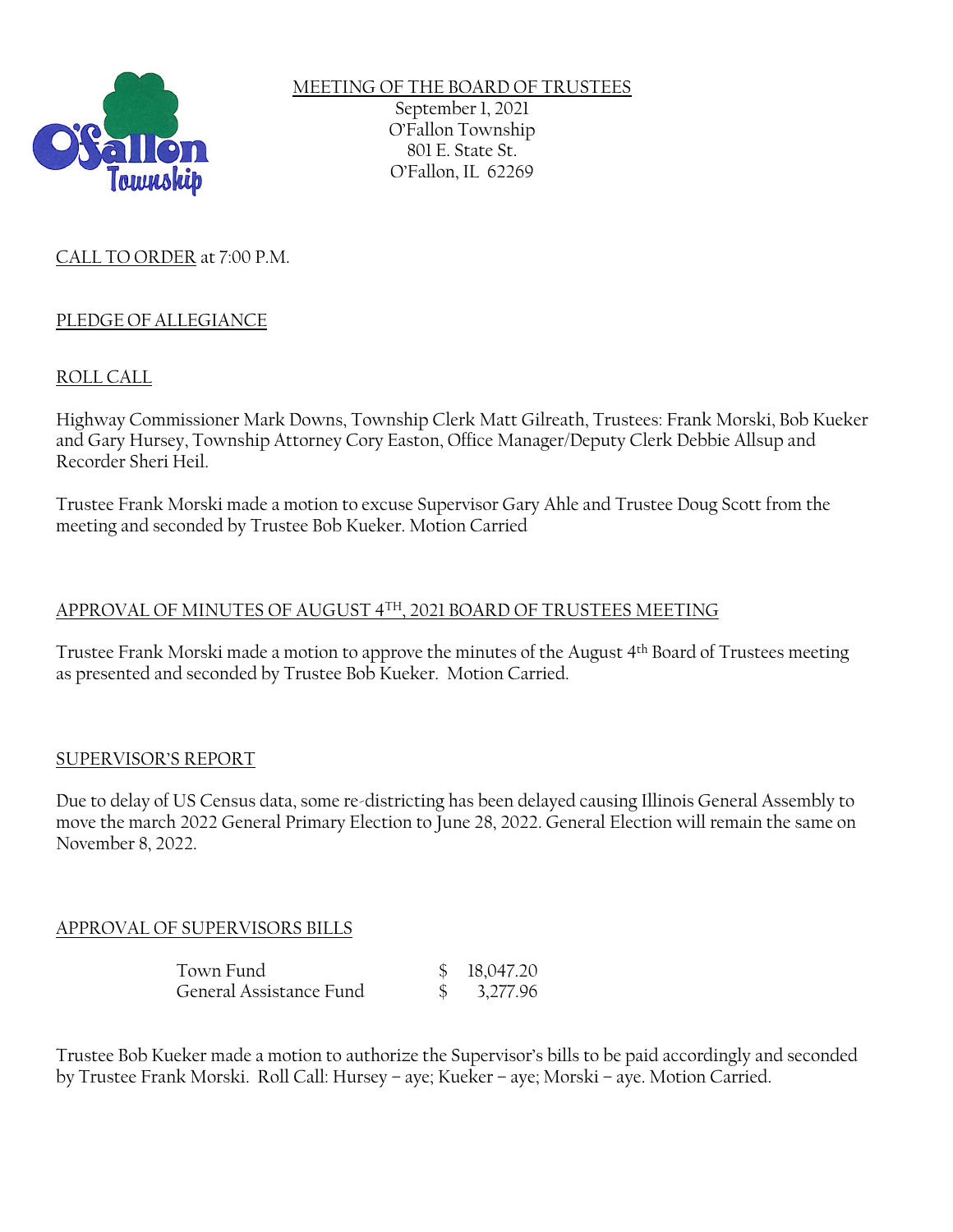## HIGHWAY COMMISSIONER'S REPORT

RaDAR report provided. (See attachment A)

Trustee Bob Kueker asked about the payment to Gonzalez Companies for resurfacing. Downs said it was the final payment on the resurfacing project. Gonzalez handles the engineering and, all other aspects involved with the project. Kueker asked about payment to Right Way Traffic Control. Downs responded the payment was for the thermal plastic double lines put down in conjunction with the resurfacing project.

#### APPROVAL OF HIGHWAY COMMISSIONER'S BILLS

| Permanent Road Fund | 20,747.37 |
|---------------------|-----------|
| Road & Bridge Fund  | 17,868.67 |

Trustee Bob Kueker made a motion to authorize the Highway Commissioner's bills to be paid accordingly and seconded by Trustee Frank Morski. Roll Call: Hursey – aye; Kueker – aye; Morski – aye. Motion Carried.

#### TOWN CLERK REPORT

Clerk Matt Gilreath reported he spoke to OTHS regarding identification badges for the Township employees and officials. These would be essential in an emergency situation; road clearings, etc. The school said they will happy to help us. They have a system already in place, and just need some time to get the software in place. Gilreath said he doesn't think there will be any charges for the badges, since the Township sponsors the OTHS After Prom. Gilreath estimates 6-8 weeks for the badges.

Lastly, Gilreath thanked the road district for an early morning call about a tree down in the road.

TRUSTEES REPORT

#### COMMITTEE REPORTS

#### SENIOR COMMITTEE REPORT

Dinner scheduled for Thursday September 16th, 2021 has been cancelled.

Approval of the appointment of Bob Ahring (resident of O'Fallon Township) to the Senior Committee for a period of 2 years beginning September 1, 2021.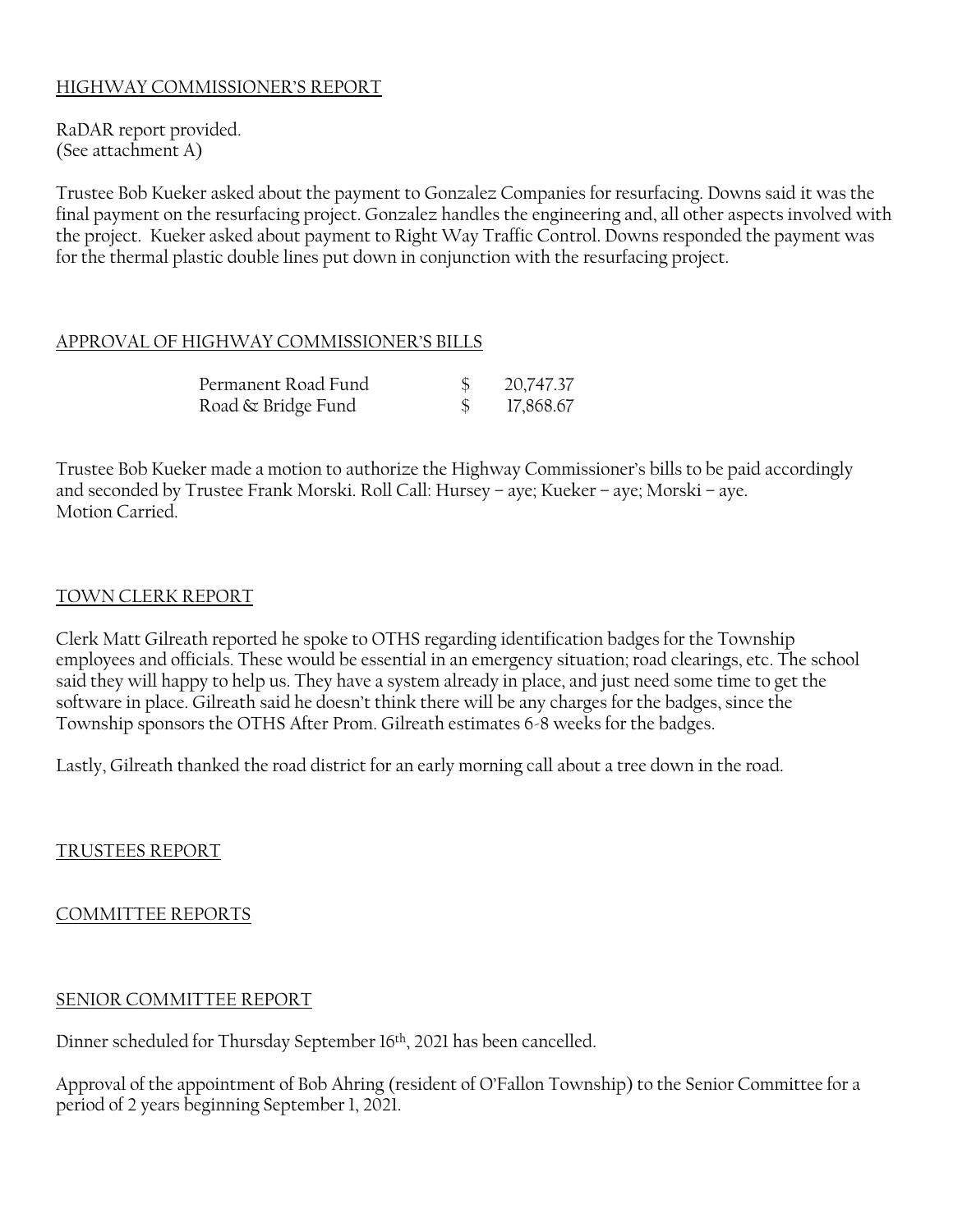Trustee Gary Hursey made a motion to approve the appointment of Bob Ahring to the Senior Committee as presented and seconded by Trustee Frank Morski. Roll Call: Hursey – aye; Kueker – aye; Morski – aye. Motion Carried.

Approval of the appointment of Linda Ahring (resident of O'Fallon Township) to the Senior Committee for a period of 2 years beginning September 1, 2021.

Trustee Gary Hursey made a motion to approve the appointment of Linda Ahring to the Senior Committee as presented and seconded by Trustee Frank Morski. Roll Call: Hursey – aye; Kueker – aye; Morski – aye. Motion Carried.

## YOUTH REPORT

Clerk Matt Gilreath reported he has been in contact with some people willing to get involved with future projects. Also, some are willing to help out with the After Prom as part of the Youth Committee.

# PLANNING REPORT

No report.

# AFTER PROM REPORT

Trustee Gary Hursey reported he is trying to find out who is running the groups: MADD (Mothers Against Drunk Driving) and SADD (Students Against Diving Drunk) as well as other local groups to get involved with the After Prom. A brief discussion followed.

### FOOD PANTRY REPORT

Trustee Bob Kueker reported the Cub Scouts will hold their annual Food Drive on Saturday, November 20th from 8:00 A.M. to 3:00 P.M. The volunteers will be using the hall for sorting on that day.

Client numbers are slowly rising at the Pantry. The numbers are not like they were pre-pandemic, but are expected to increase.

Charles Pitts contacted the Pantry with the idea of having a walk-in cooler/freezer put in. The Pantry Committee said they would prefer to have a refrigeration system with a glass front for the customers to pick and choose some of the items available. With limited space; the idea was presented of; replacing the existing storage shed in back of the building with a newer, possibly larger shed to store the boxes used during food drives for sorting. This would free up space inside the Pantry to have more refrigeration units put in. A discussion followed.